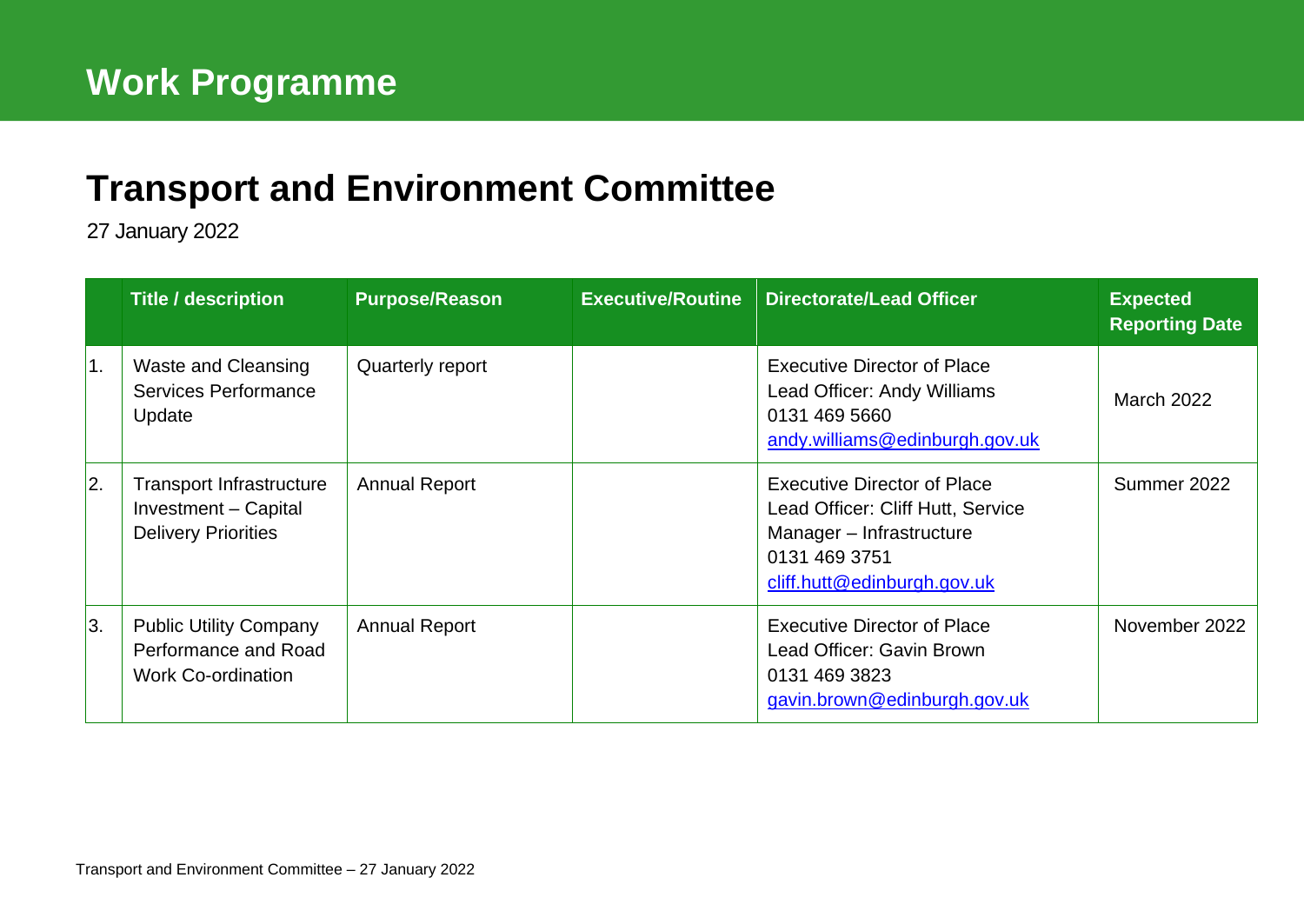## **Transport and Environment Committee Upcoming Updates <b>Appendix 1**

| <b>Title</b>                                                                                                   | <b>Directorate</b> | <b>Lead Officer</b>   |
|----------------------------------------------------------------------------------------------------------------|--------------------|-----------------------|
| 31 March 2021                                                                                                  |                    |                       |
| Electric Vehicle Programme Update                                                                              | Place              | <b>Gavin Brown</b>    |
| Petition to Pedestrianise Elm Row                                                                              | Place              | <b>Gavin Brown</b>    |
| Motion by Councillor Webber - Pavements Clear of Signs                                                         | Place              | <b>Gavin Brown</b>    |
| Motion by Councillor Bird - Wardie Bay and Beach Update                                                        | Place              | <b>Steven Cuthill</b> |
| Motion by Councillor Howie - Cameron Toll Bridge Strikes                                                       | Place              | <b>Cliff Hutt</b>     |
| Road Safety Action Plan                                                                                        | Place              | Daisy Narayanan       |
| Motion by Councillor Neil Ross - Call for Action on Zebra Markings for Side Streets                            | Place              | Daisy Narayanan       |
| Motion by Councillor Macinnes - Health and Inequalities in relation to Active Travel Provision in<br>Edinburgh | Place              | Daisy Narayanan       |
| <b>City wide Mode Share Targets</b>                                                                            | Place              | Daisy Narayanan       |
| Waste and Cleansing Performance Update                                                                         | Place              | <b>Andy Williams</b>  |